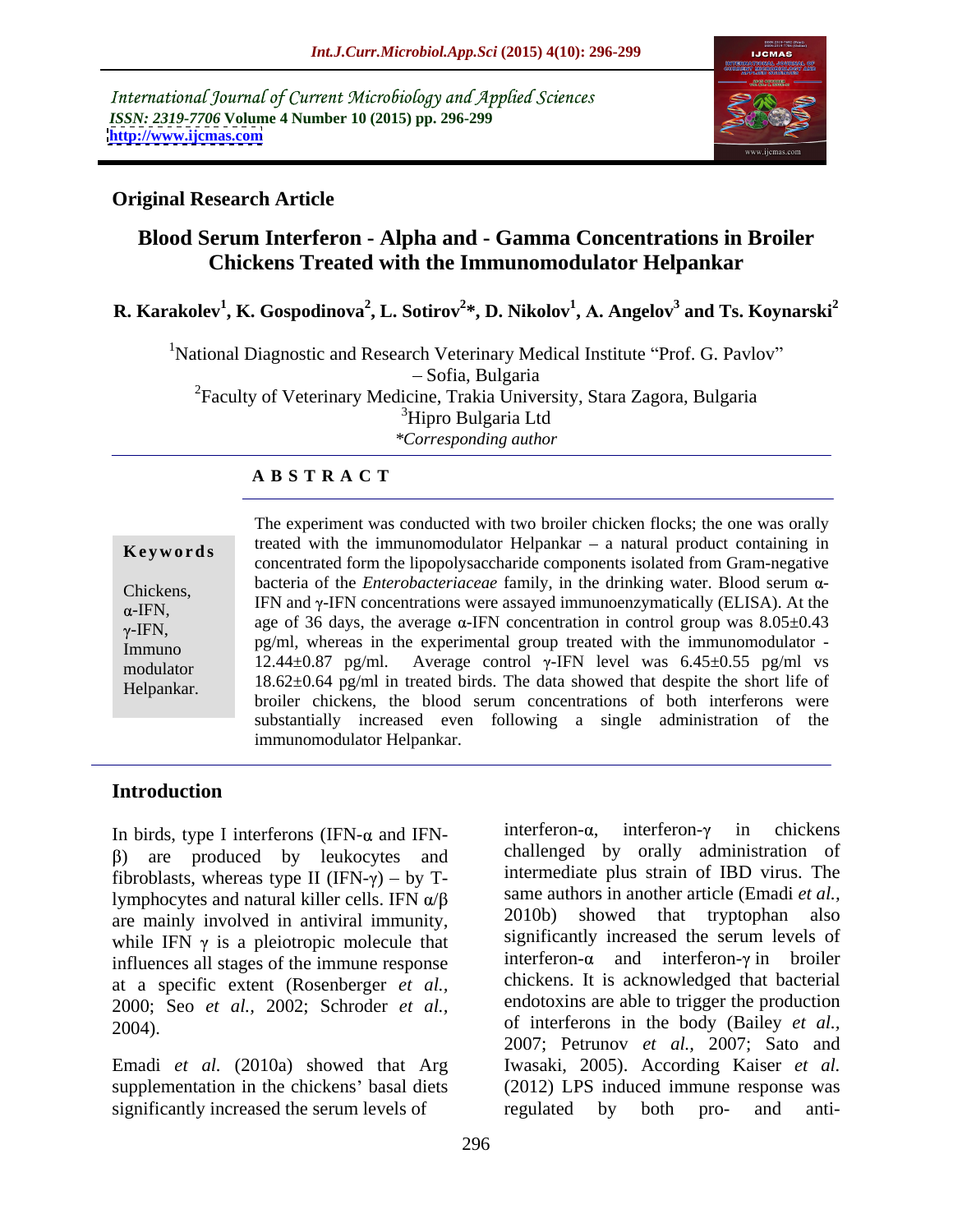inflammatory cytokines. They found **Interferon assay** significantly higher splenic levels of IL6, IFN- $\gamma$ , iNOS, and IL10 RNA expression in chickens receiving LPS. The present by immunoenzymatic assay. Chicken

In this trial, Ross 308 broiler chickens were wavelength of 450 nm. Interferon used, divided into 2 flocks of 36,000 birds concentrations were calculated from the Throughout the experiment, the birds were product. reared under identical conditions conforming to the current **Statistical analysis** immunoprophylactic schedule at the farm.

It is a natural product, containing a concentrate of lipopolysaccharide (StatSoft Inc.). Differences were considered components isolated from gram-negative bacteria belonging to the *Enterobacteriaceae* family*.*

During the experimental period Helpankar and control broiler chickens. In the days. One dose of Helpankar (0.4 ml) was

The samples were left to clot for 30 min, and sera were separated by centrifugation at 2000 rpm.

### **Interferon assay**

experiments aimed to assay blood serum interferon alpha  $(IFN-\alpha)$  ELISA kit and concentrations of IFN- $\alpha$  and IFN- $\gamma$  in broiler Chicken interferon gamma (IFN- $\gamma$ ) ELISA chickens, after single administration of the kit (NovaTeinBio, Massachusetts, USA) polybacterial immunomodulator Helpankar. were used for that purpose. In the wells of **Materials and Methods** with concentrations 0, 15.6, 31.2, 62.5, 125, **Experimental animals** 6.25, 12.5, 25, 50, 100 and 200 pg/ml (for each – control and experimental. standard curve by means of a software Interferon concentrations were determined by immunoenzymatic assay. Chicken the ELISA plate, 7 standards were added 250, 500 and 1000 pg/ml (for IFN- $\alpha$ ) and 0, IFN- $\gamma$ ). Absorptions were measured at a wavelength of 450 nm. Interferon concentrations were calculated from the product.

## **Statistical analysis**

**Immunomodulator Helpankar** given parameters were compared between **(**registration certificate No 1734**)** the control group and the Helpankar treated The results are presented as means  $\pm$  SE. All group using the one way ANOVA with fixed effects of the factor using Statistica 6.0 significant at  $P < 0.05$ .

## **Results and Discussion**

**Route of treatment** Table 1 presents the average blood IFN-α was given orally in drinking water for  $10$  experimental group, IFN- $\alpha$  concentration dissolved in 700 ml water (this water is for 8.05±0.43 pg/ml. The data demonstrated that 10 days for each bird in the group).  $\blacksquare$  blood serum IFN- $\alpha$  of birds supplemented **Samples** of untreated birds  $(P<0.001)$ . Average IFN- $\gamma$ Blood samples were collected from v. chickens was  $18.62 \pm 0.64$  pg/ml vs.<br>ulnaris profunda 26 days after the last  $6.45 \pm 0.55$  in controls; i.e. the concentrations administration of the immunomodulator. in treated birds were by 65% higher and IFN- $\gamma$  concentrations in experimental and control broiler chickens. was  $12.44\pm0.87$  pg/ml, whereas in controls – with Helpankar was by 35% higher than that level in the blood of experimental broiler chickens was  $18.62 \pm 0.64$  pg/ml vs.  $6.45\pm0.55$  in controls; i.e. the concentrations  $(P<0.001)$ .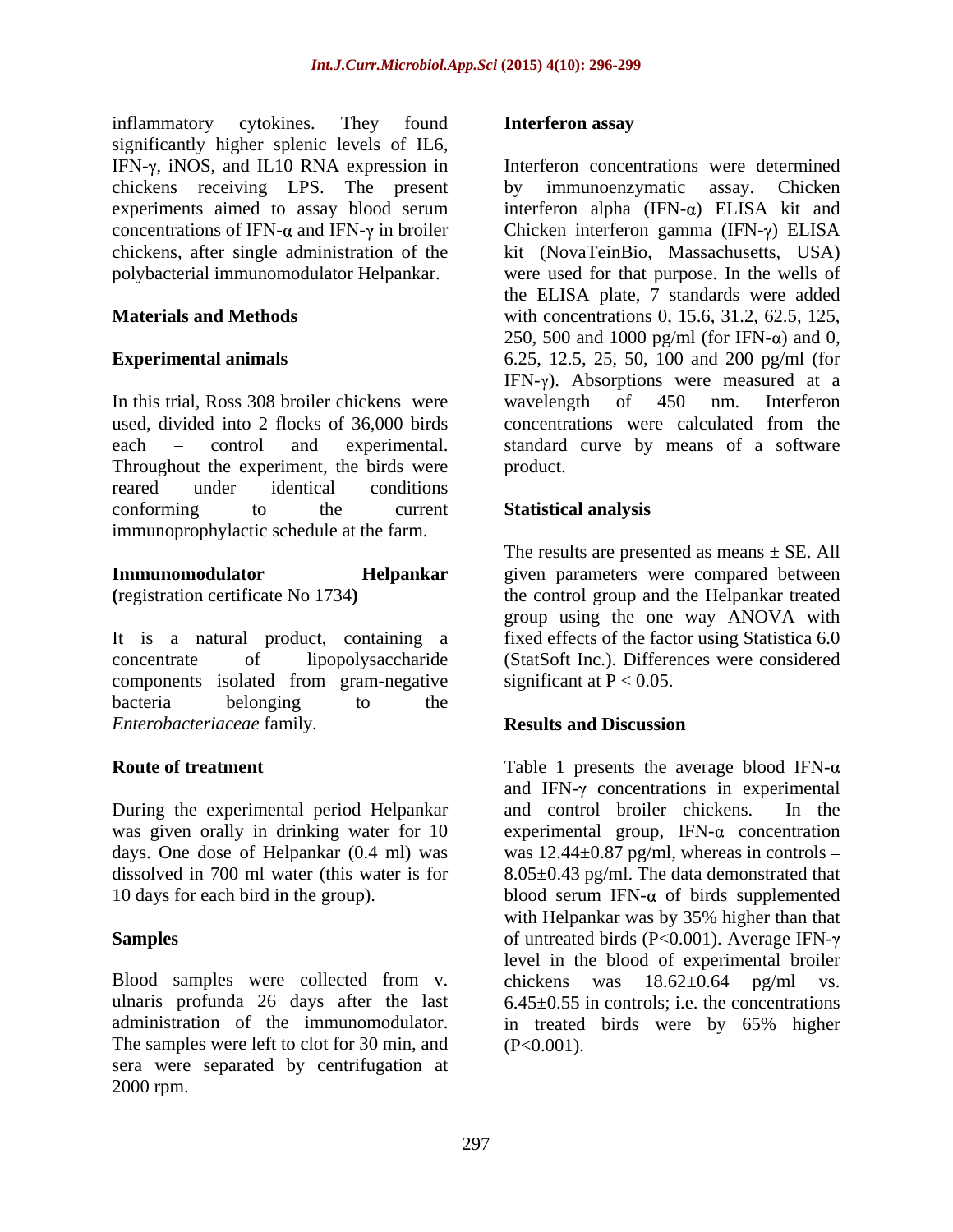**Table.1** Average values of IFN- $\alpha$  and IFN- $\gamma$  concentrations in blood sera of 35 days old chicken broilers ( $n = 60$ )

The obtained results confirmed the opinion Reference of a number of researchers (Bailey *et al.,* 2007; Murtaugh and Foss, 2002; Seo *et al.,* Bailey, J.S., Rolon, A., Holt, P., Hofacre, C., 2002), that bacterial endotoxins induce interferon synthesis after subcutaneous or intramuscular application. Our experiments demonstrated that the *per os* route also to a Salmonella vaccination program results in a similar immune response. Most probably, lipopolysaccharide is presented to  $6: 172-181$ . dendritic cells after challenging the mucous Emadi, M., Jahanshiri, F., Jalalian, coatings of the intestinal tract and through F.A., Kaveh, K., Bejo, M.H., Ideris,

mucous and systemic immunity has been elucidated only after the discovery of dendritic cells in birds (Kaiser *et al.*, 2012). Emadi, M., Jahanshiri, F., Kaveh, K., Hair-<br>TLRs (Toll-like receptors) are also involved Bejo, M., Ideris, A., Alimon R. in the recognition, by binding to bacterial 2010b. Tryptophan stimulates lipopolysaccharides and immune response activation (Moresco *et al.,* 2011; Neutra, 1998; Newberry and Lorenz, 2005; Ogra *et al.,* 2001; Rosenberger *et al.,* 2000). According to Sekellick *et al.* (1998), avian Kaiser, M.G., Block, S.S., Ciraci, C., Fang, type I and II interferons act synergically and W., Sifri, M., Lamont, S.J. 2012. their ability to activate macrophages develops simultaneously with their antiviral activity.  $\Box$  activity.

In conclusion, the results from the 8. experiment allowed to conclude that the immunomodulator Helpankar, applied orally in drinking water, increased blood serum Biol., 21: 488–493. IFN- $\alpha$  and IFN- $\gamma$  concentrations in broiler Murtaugh, M.P., Foss, D.L. 2002. chickens. Inflammatory cytokines and antigen

### **Reference**

- Wilson, J., Cosby, D., Richardson, L., Cox, N. 2007. Humoral and mucosal-humoral immune response to a Salmonella vaccination program in broiler breeders. *Int. J. Poult. Sci.,* 6: 172 181.
- the M-cell transepithelial transport (Neutra, A., Assumaidaee, A.A., Alimon, 1998; Sato and Iwasaki, 2005). R.A. 2010a. Immunostimulatory effects of arginine in broiler chickens<br>This mechanism for interaction between chall Emadi, M., Jahanshiri, F., Jalalian,<br>F.A., Kaveh, K., Bejo, M.H., Ideris,<br>A., Assumaidaee, A.A., Alimon,<br>R.A. 2010a. Immunostimulatory effects of arginine in broiler chickens challenged with vaccine strain of infectious bursal disease virus. *J. Anim. Veter. Adv., 9: 594-600.* 
	- Emadi, M., Jahanshiri, F., Kaveh, K., Hair- Bejo, M., Ideris, A., Alimon R. 2010b. Tryptophan stimulates immune response in broiler chickens challenged with infectious bursal disease vaccine. *Adv.*, 9: 610–616.
	- W., Sifri, M., Lamont, S.J. Effects of dietary vitamin E type and level on lipopolysaccharide-induced cytokine mRNA expression in broiler chicks. *Poult. Sci.,* 91: 1893 8.
	- Moresco, M.E., La Vine, D., Beutler, B. 2011. Toll-like receptors. *Curr. Biol.,* 21: 488–493.
	- Murtaugh, M.P., Foss, D.L. 2002.